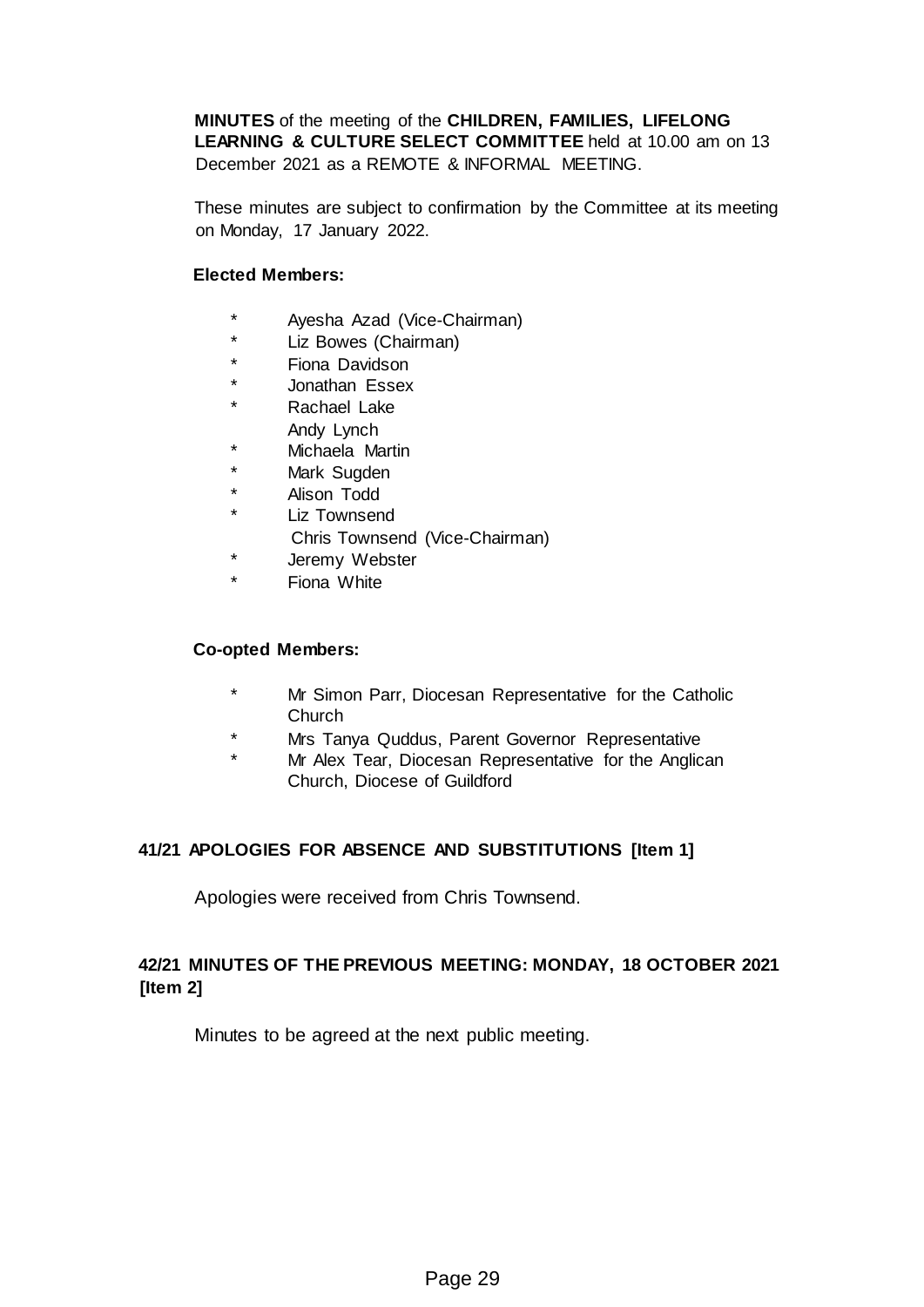## **43/21 DECLARATIONS OF INTEREST [Item 3]**

Fiona White declared a personal interest in relation to an aspect of Item 5. The Member was to leave during the discussion of that aspect of the Item.

Declaration: Surrey County Council representative on the Limnerslease Management Committee, part of the Artist Village at Watts Gallery.

## **44/21 QUESTIONS AND PETITIONS [Item 4]**

#### **Witness:**

Tina Benjamin, Director – Corporate Parenting

- 1. A question had been received from Fiona Davidson.
- 2. As a supplementary question, the Member asked whether the same data could be provided with reference to full-time equivalent social workers, rather than based on the number of social workers.
- 3. The Director Corporate Parenting replied that the data could be provided at a later date.
- 4. A Member asked whether there was guidance for part-time social workers regarding caseload numbers. The Director highlighted that experience of social workers was a greater factor when distributing the caseload, which was also dependent on the varied demands of each child. Social worker caseloads was closely managed by managers.

#### **Action:**

i. The Director of Corporate Parenting to provide data, including commentary on caseload, on the number of full-time social workers by the next public meeting, in January 2022.

#### **45/21 SCRUTINY OF 2022/23 DRAFT BUDGET AND MEDIUM TERM FINANCIAL STRATEGY TO 2026/27 [Item 5]**

#### **Witnesses:**

Becky Rush, Cabinet Member for Finance and Resources

Clare Curran, Cabinet Member for Children and Families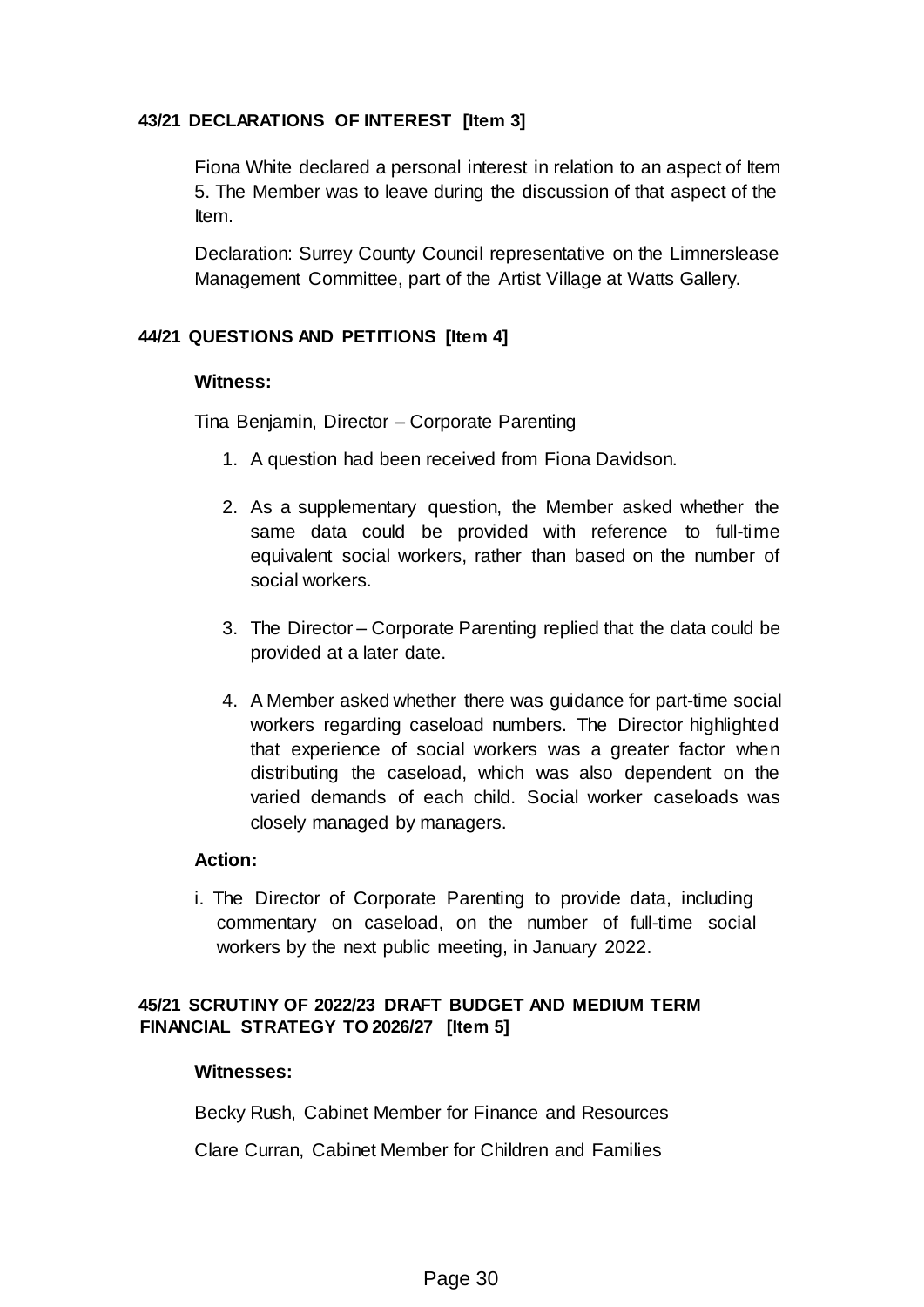Denise Turner-Stewart, Cabinet Member for Education and Learning Mark Nuti, Cabinet Member for Communities

Rachael Wardell, Executive Director for Children, Families and Lifelong **Learning** 

Marie Snelling, Executive Director for Customer and Communities

Susan Wills, Assistant Director for Cultural Services and Registrations

Rachel Wigley, Director – Finance Insights and Performance

Daniel Peattie, Strategic Finance Business Partner – Children, Families and Lifelong Learning

Nikki O'Connor, Strategic Finance Business Partner – Improvement and TPP/Resources

Mark Hak-Sanders, Strategic Finance Business Partner – Corporate

# **Key points raised in the discussion:**

- 1. The Cabinet Member for Finance and Resources explained that the council's draft Budget for 2022/23 contained a gap of £19.5 million, including a £2.2 million gap in the Children, Families and Lifelong Learning (CFLL) Directorate and a £8.6 million gap in the High Needs Block. There was a focus on self-funding opportunities within the Capital Programme, as well as those which would deliver revenue savings in the future.
- 2. The Strategic Finance Business Partner Corporate explained that the budget setting process was underpinned by core planning assumptions developed under the PESTLE Framework (political, environmental, social, technological, legal and economic factors). Funding projections were based on expected council tax, business rate and government grant income. The Local Government Finance Settlement was expected later in the week, which would establish central government funding and provide clarity on the council's funding position. Each directorate had been asked to identify efficiencies to contribute towards closing the gap for 2022/23 and the medium-term. The Capital Programme was described as being at the limit of what the council could afford. Consultation with residents and stakeholders on draft proposals and Equality Impact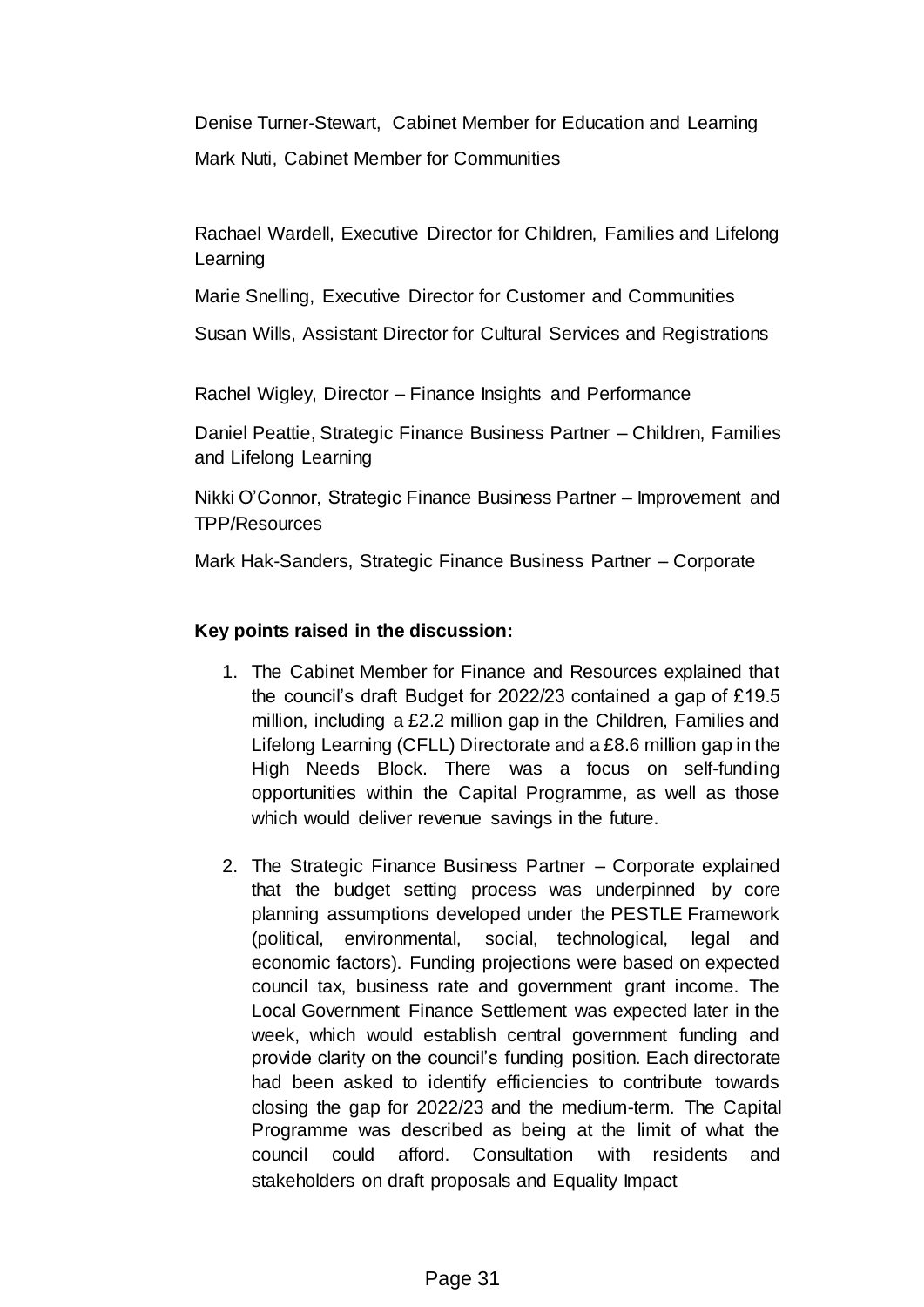Assessments would conclude at the end of December. The final budget was to be presented to Cabinet in January 2022 and approved by Cabinet in February 2022.

- 3. The Strategic Finance Business Partner highlighted that the budget setting process was built around the Community Vision 2030 and the council's priority objectives. The draft corporate budgetary position presented net pressures of £71.1 million, which was expected to be offset by an assumed funding increase of £2.4 million and efficiencies of £49.8 million, leaving a net gap of £19.5 million to close. The pressures were largely associated with pay and contract inflation and increased demand for services. Efficiencies which had been rated as red (achievable but challenging and/or complex to deliver) accounted for £11.1 million of the overall efficiencies, similar to the £10.8 million in the 2021/22 budget.
- 4. At month seven of 2021/22, an overspend of £17 million for the directorate budget envelope was forecast. The overspend was largely across Adult Social Care (£3 million), CFLL (£7.1 million), and the DSG High Needs Block offset (£8.8 million). These were offset largely by an underspend in Environment, Transport and Infrastructure due to an improvement in waste prices. The overall council position at the end of the 2021/22 financial year was expected to be balanced, with reserves supplemented with unused contingency.
- 5. The Medium-Term Financial Strategy (MTFS) for 2022-27 was based on the same core planning assumptions. The assumed funding gap over the 5-year MTFS was £157.4 million, which reflected the anticipated budget requirement and spending pressures and the expected funding reduction from 2023/34.
- 6. The Select Committee was informed that the total contingency available for 2022/23 was approximately £58 million, which would be supplemented by any used amounts from the 2021/22 budget.
- 7. Consultation had found that protection of funding for services that support vulnerable residents, including adult social care and services for children, was of high importance to residents, as were joining-up services to improve outcomes, putting vulnerable people at the heart of decision-making, and greater involvement of residents in decision-making and delivery affecting local places. Residents also supported the shift to early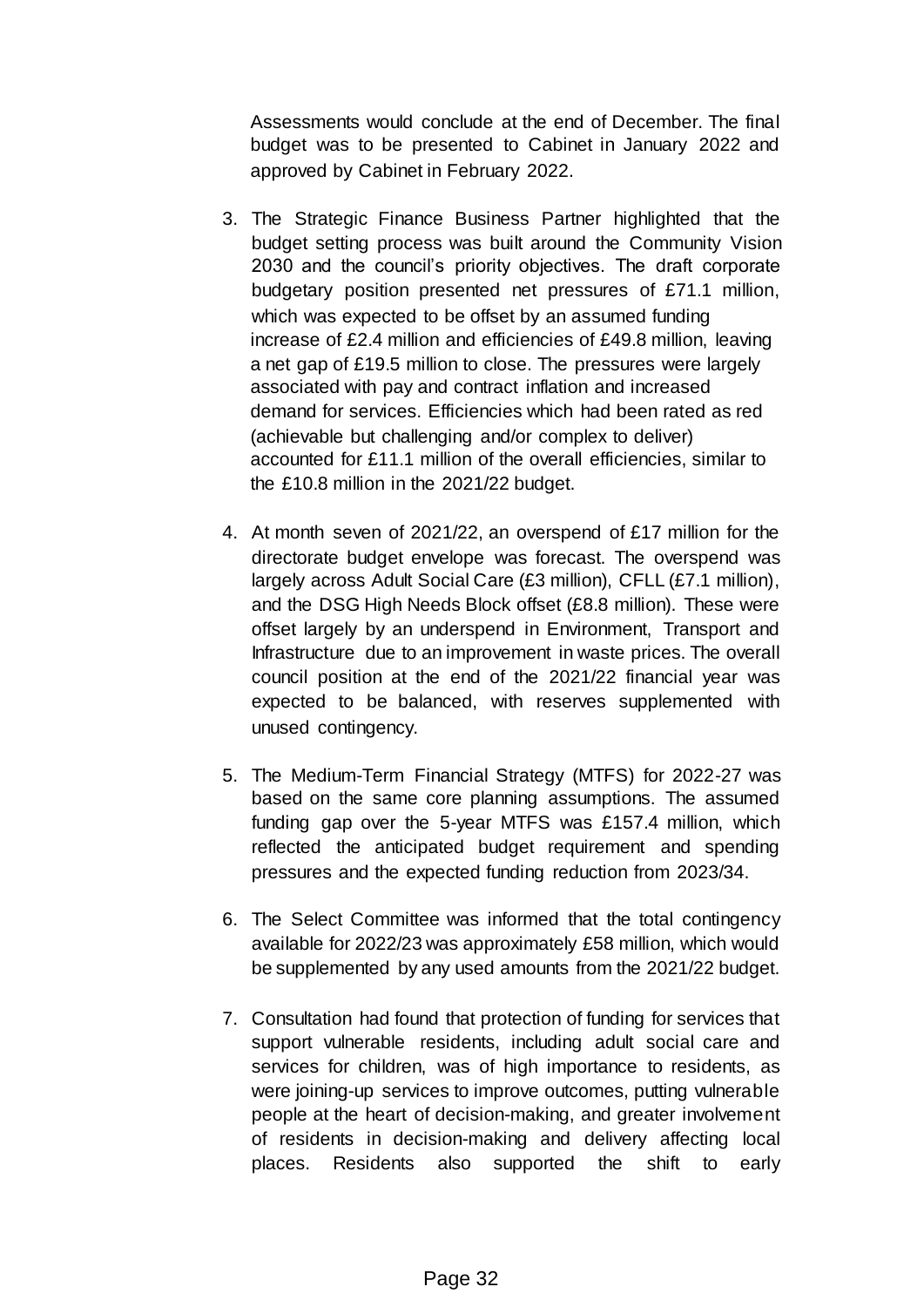intervention/prevention, wanted guidance on how they could make a difference in their areas and wanted the council to lobby Government for support for the county to transition to a greener future. A call for evidence which was open to all stakeholders would run until the 28 December and its findings would be included in the final budget report.

- 8. The Director Finance Insights and Performance outlined the Twin Track approach to budget setting to be used by the council going forward.
- 9. A Member asked how much of the current financial year's red ragged efficiencies were in the CFLL Directorate Budget and how much of that sum was likely to be saved. The Strategic Finance Business Partner – Corporate stated that there was a correlation in the distribution of the red-rated efficiencies between the two financial years, as in 2021/22 they were also predominantly found in adult social care and the CFLL Directorate. It was highlighted that a lot of the in-year overspend pertained to the ongoing impact of the COVID-19 pandemic, which had not been anticipated when that Budget was agreed – adequate contingency was available to meet that pressure. The Strategic Finance Business Partner – CFLL stated that £3.6 million of undelivered efficiencies were expected within the Directorate in the 2021/22 financial year, mostly associated with levels of social care demand.
- 10.A Member queried how much of the adult social care precept had been levied already and how much remained. The Strategic Finance Business Partner – Corporate stated that the 2022/23 draft Budget assumed no use of the adult social care precept. In the 2021/22 Budget, of the available 3%, a precept of 0.5% was used; the Spending Review earlier in 2021 provided a further flexibility of 1% per year over the course of the three-year Spending Review period, making an adult social care precept of 3.5% available for the 2022/23 Budget.
- 11. The Member asked to what extent a reduction of the government grant funding over the medium term had been factored into the budgets for 2022/23 and 2023/24. The Strategic Finance Business Partner explained that for the 2022/23 budget there was no such funding reduction expected, but from 2023/34 onwards there was a high-level assumption that government funding for the council would disappear altogether over the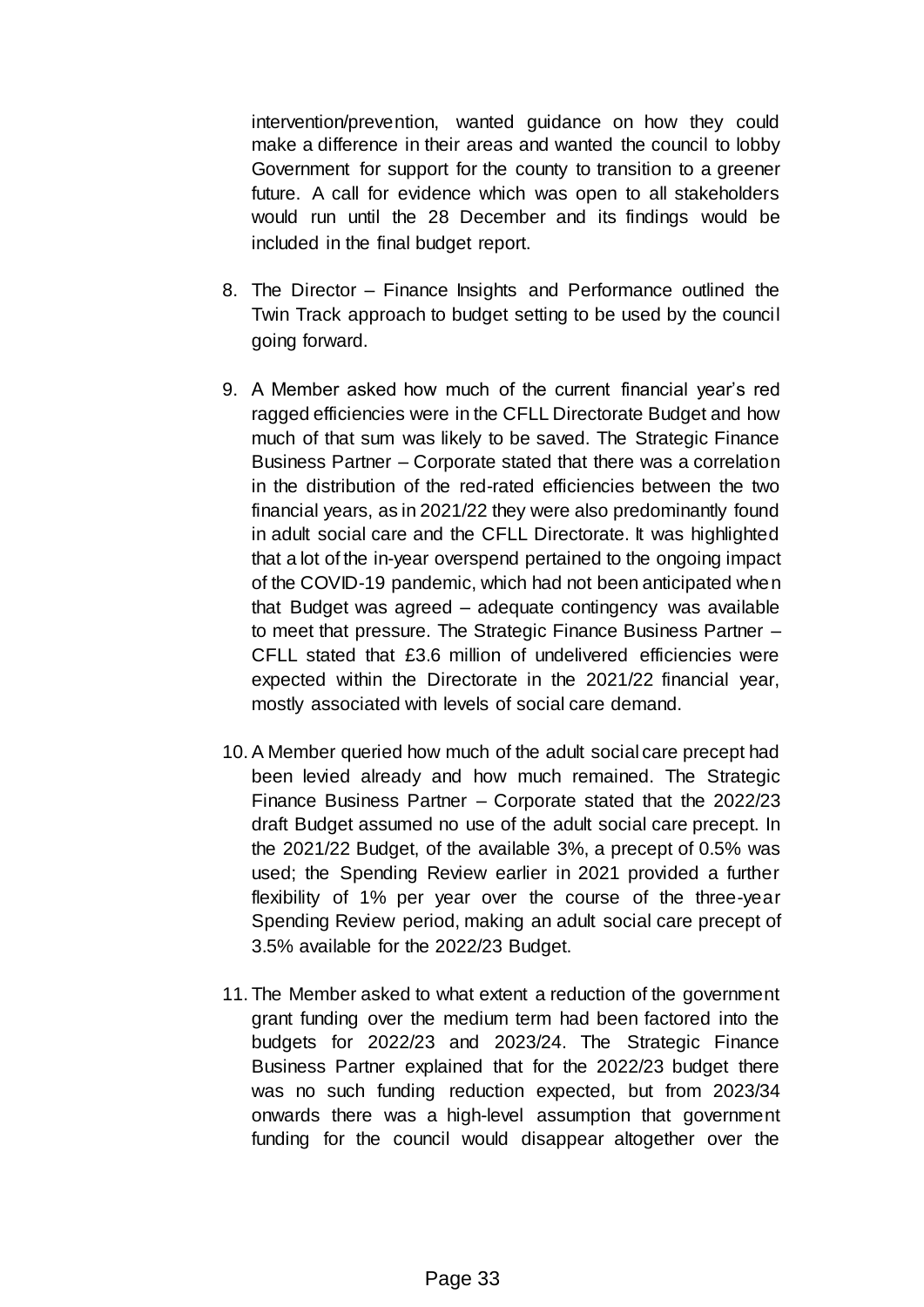course of a five-year transitional period. This was suspected to be somewhat offset by an increase in the council tax base.

- 12.A Member asked how the council-wide draft Budget and MTFS would affect the delivery of the Community Vision 2030 and the council's four priority objectives. The Strategic Finance Business Partner – Corporate stated that the council set its budget with regard to the Community Vision 2030 and the four priority objectives. This was shown through decisions regarding whether directorates were required to close budget gaps in their entirety or whether additional funding could be directed to those services. Thus, it was unlikely that the budget gaps for 2022/23 for Adult Social Care, CFLL and DSG High Needs Block would be closed through further efficiencies. The Member queried how the draft Budget and the MTFS took account of the resident's priorities. The Strategic Finance Business Partner stated that the consultation with residents which took place prior to the draft Budget being presented to Cabinet reflected resident's key priority of protecting the services that delivered to the most vulnerable residents. The total investment into such services had increased at a higher rate than the council's total funding.
- 13. The Member asked how the future funding had been estimated in the draft Budget, the level of confidence in those estimates, the accuracy of previous estimates and whether any further clarity around the Local Government Finance Settlement had been received since publication of the draft Budget report pack. The Strategic Finance Business Partner said that the final funding position of the previous financial year was as had been assumed, the one exception was the additional COVID-19 funding included in the Settlement. The current financial year was difficult to predict due to the varied mechanisms central government could utilise to distribute the £1.6 billion of additional local government funding included in the Chancellor's Autumn budget.
- 14. The Executive Director for Customer and Communities introduced the Customer and Communities draft Budget for 2022/23. The net budget for the Directorate was £10.8 million, including income in excess of £10 million. Directorate pressures, largely associated with pay inflation, were £0.7 million, adding this to the Directorate's share of the corporate funding gap resulted in an overall gap of £0.9 million. The Directorate had, as a result, identified £0.8 million of efficiencies, which left £0.1 million of the overall gap left to close. The draft Budget assumed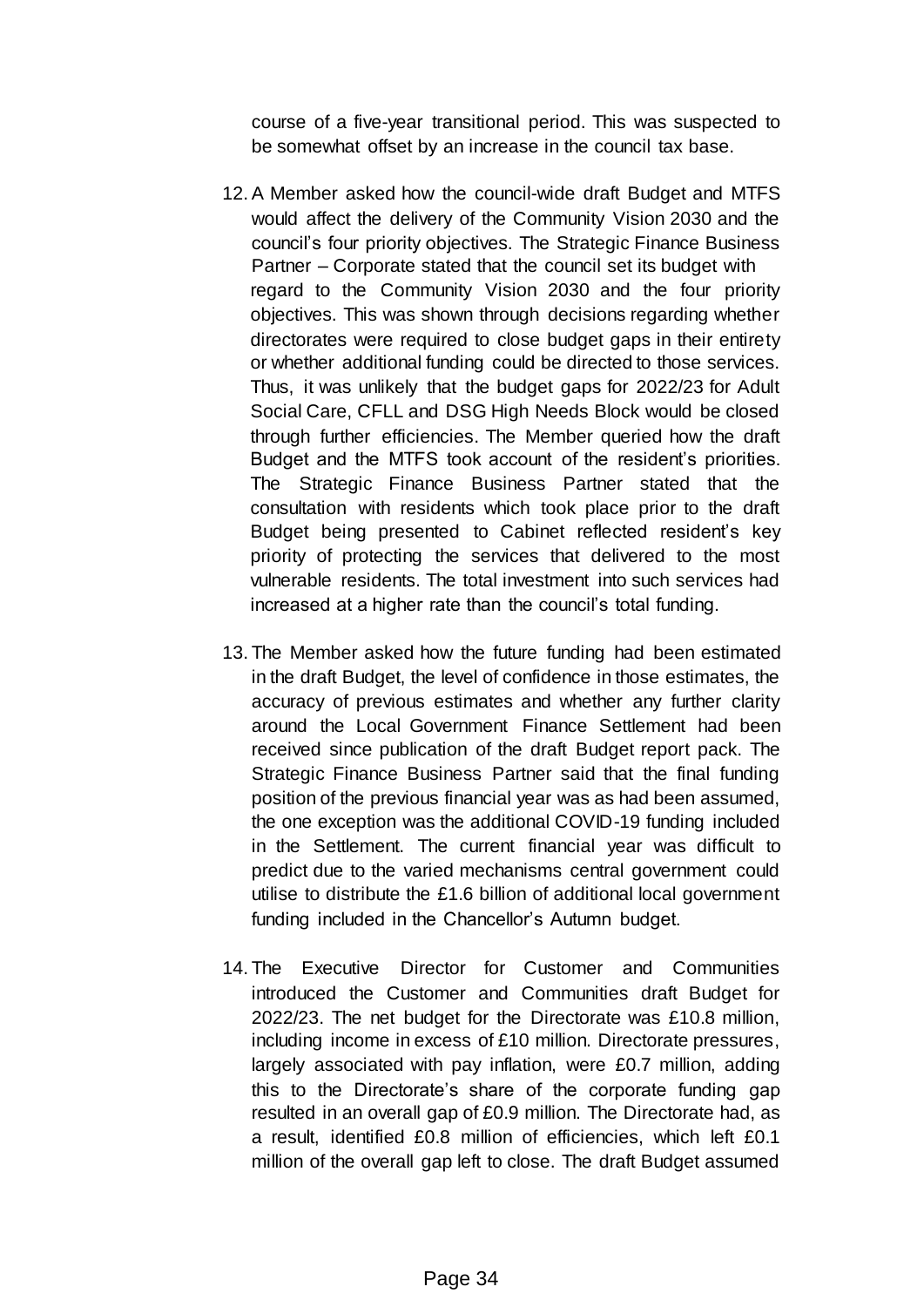service income was to return to pre-COVID levels, this remained a risk and challenge which would be closely monitored. The draft Capital Programme contained £34 million of investment into the Libraries Transformation Programme – a five-year programme to modernise libraries had been agreed at Cabinet in November 2021.

- 15.A Member enquired about the basis of the assumption that service income would return to pre-COVID levels and the degree of confidence in that assumption. The Strategic Finance Business Partner – Improvement and TPP/Resources highlighted the challenge of this assumption and highlighted that there had already been positive movements in the latter half of the 2021/22 financial year, especially in the Registration service, although £500,000 of COVID funding had been used to support the Directorate in the 2021/22 financial year due to a sustained loss of income.
- 16. The Member asked about the terms, methodology and the objectives of the comprehensive review of the Heritage Service. The Assistant Director for Cultural Services Libraries and Registration explained that the review was based on ensuring value for money within the service whilst improving the offer, such as through digitalisation.

# *Fiona White left the meeting at 11:15.*

17.A Member raised the issue of a broken lift at Weybridge Library that had been out of order for over a year, preventing hire income. The Cabinet Member for Communities told the Member this would be followed up and he would respond to the Member directly. There had been a similar issue with a lift in Guildford Library and there was great difficulty obtaining the correct parts in order to fix the lifts. The Executive Director for Customer and Communities added that there had been a backlog of maintenance issues at the council's libraries, which were being addressed with Land and Property colleagues. A Member asked for an update on the broken lift in Guildford Library. The Cabinet Member for Communities explained that there had been a number of issues associated with fixing this lift and in the longterm, it would need to be replaced. The Cabinet Member agreed to provide an update to the Member later that day, which would include an estimated timeline.

*Fiona White rejoined the meeting 11:22.*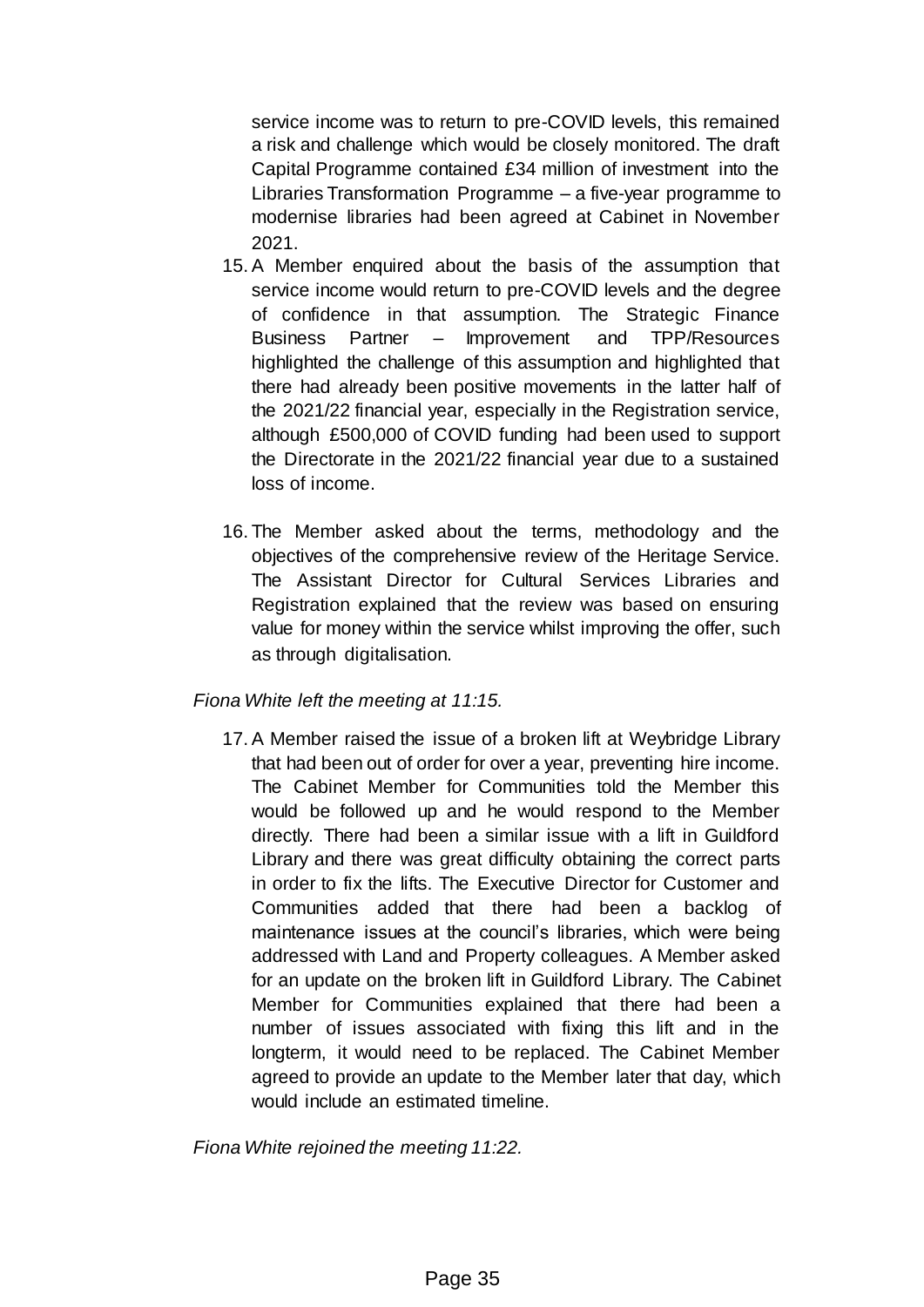- 18. The Cabinet Member for Children and Families introduced the CFLL directorate pack by highlighting the increased demand for the Directorate's services. Significant pressures arose from staffing costs, recruitment and retention of social workers and children's placements in the 2021/22 year, which had been factored into the 2022/23 draft Budget. The Cabinet Member for Education and Learning explained that there was rigorous monitoring of the progress of the transformation programme aiming to bring High Needs Block spending back into balance within the next five years. There had been discussions with the Department of Education (DfE) regarding a Safety Valve agreement. A review was underway to reduce home to school transport spending and increase independence for young people and was to be taken to Cabinet on 14 December 2021.
- 19.A Member asked what impact government's SEND review could have on the assumptions around funding for the 2022/23 budget and the MTFS. The Strategic Finance Business Partner – CFLL explained that the current assumptions around ongoing funding for the High Needs Block included an 8% year on year increase in funding, which was based on previous years and was likely to be broadly correct for the next couple of years. Following this, the indications suggest that it could then reduce from the current level.
- 20.A Member brought attention to a number of cases where eligible children were still yet to have been provided with home to school transport for the current academic year, which has resulted in children missing their education. The Executive Director for Children, Families and Lifelong Learning acknowledged the situation and recognised the impact this was having on some families. The number of eligible children without transport was lower than in previous years and the commissioning team continued to work hard to try and resolve the issue on a casebycase basis. The issues were usually due to negotiations with providers or families about suitable provision. The Cabinet Member for Education and Learning added that the review was considering the council delivering some provision itself and utilising community vehicles and was to ensure parents were well informed about the home to school transport offer.
- 21.A Member asked how the draft Budget and MTFS would meet the needs of the Directorate's service users by improving outcomes whilst addressing its key financial challenges and the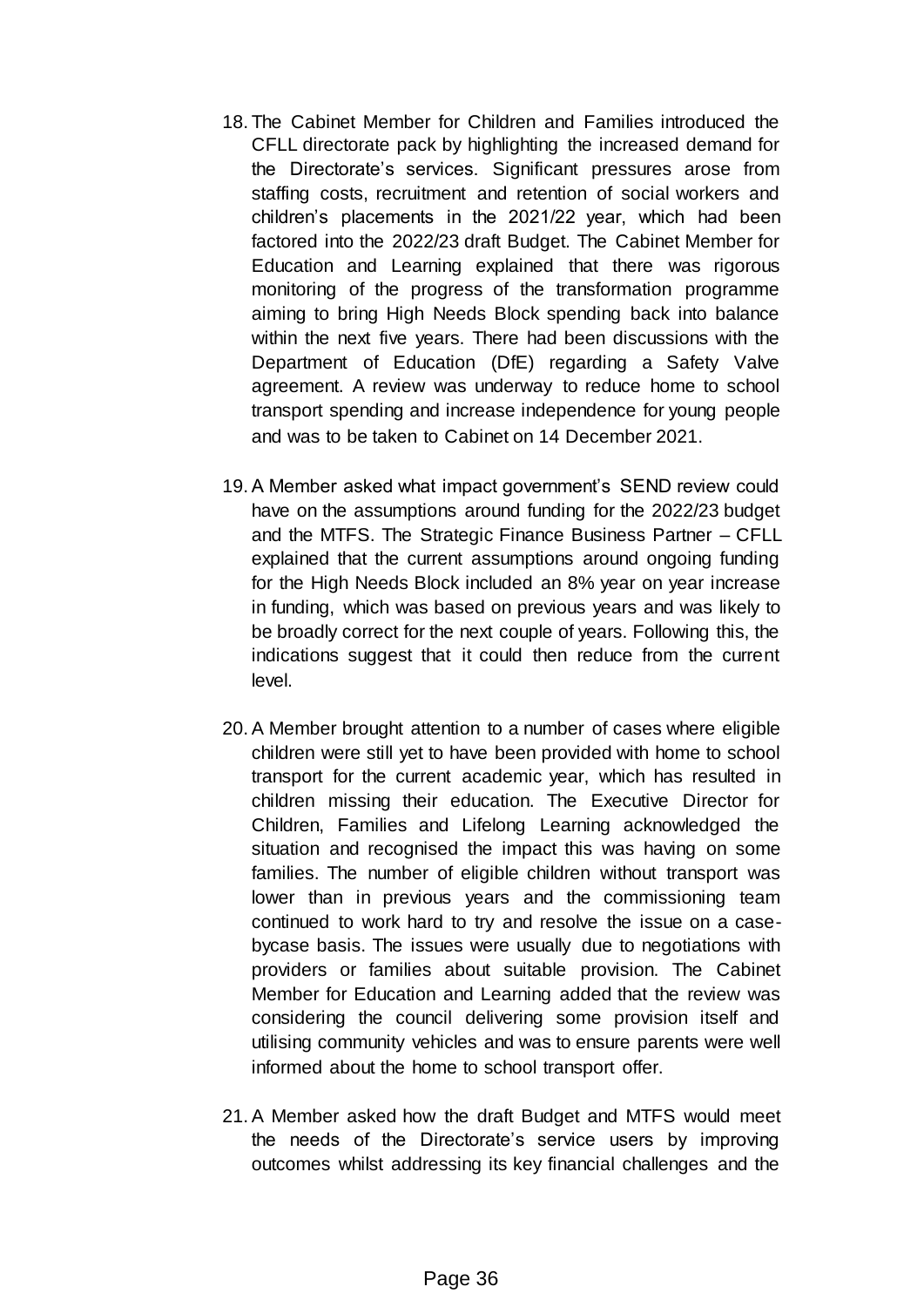council's strategic priorities. The Executive Director highlighted that the approach taken was about working differently to better meet families' needs at a lower cost, such as through the prior introduction of the new Family Safeguarding Model and the creation of more in-county placements. The Member asked officers to explain the main drivers of pressures in the draft Budget and MTFS. The Executive Director stated that children's

services were yet to witness the reduction in demand expected as a result of practice changes implemented prior to the pandemic, although they had mitigated demand; during the pandemic, the council had more children in care, as well as an increase in the number of children with additional needs supported in education and with Educational Health and Care plans. The Member highlighted the challenge of the high number of agency social workers and the financial pressure this created. The Executive Director stated that agency workers cost around £23,000 more than permanent staff and some of the planned efficiencies aimed to reduce this pressure in a number of ways. An improved OFSTED rating would likely improve the recruitment and retention of permanent staff. The Member asked what changes to the level of need and demand were expected in the next financial year and MTFS. The Executive Director explained that the Directorate had experienced an increase in the level of need and demand as a result of the pandemic.

22.A Member sought further clarity and context around the efficiencies rated red and amber and which would result in service reductions. The Member questioned the Service's readiness of delivering the substantial efficiency related to the No Wrong Door programme, as well as many other efficiencies related to looked after children. The Executive Director explained that efficiencies had been focused on areas where the Service was facing the greatest financial pressures. The Director – Corporate Parenting shared that through the shadow-form/pilot No Wrong Door service, a significant number of children had been diverted from entering care. The planned efficiencies were described as challenging and ambitious, but there were some which were more likely to be achieved than the table suggested, such as quality and performance staffing. The Executive Director shared that the placement costs for Unaccompanied Asylum Seeking Children (UASC) were covered by the Home Office, but the increased demand on social workers was unmet.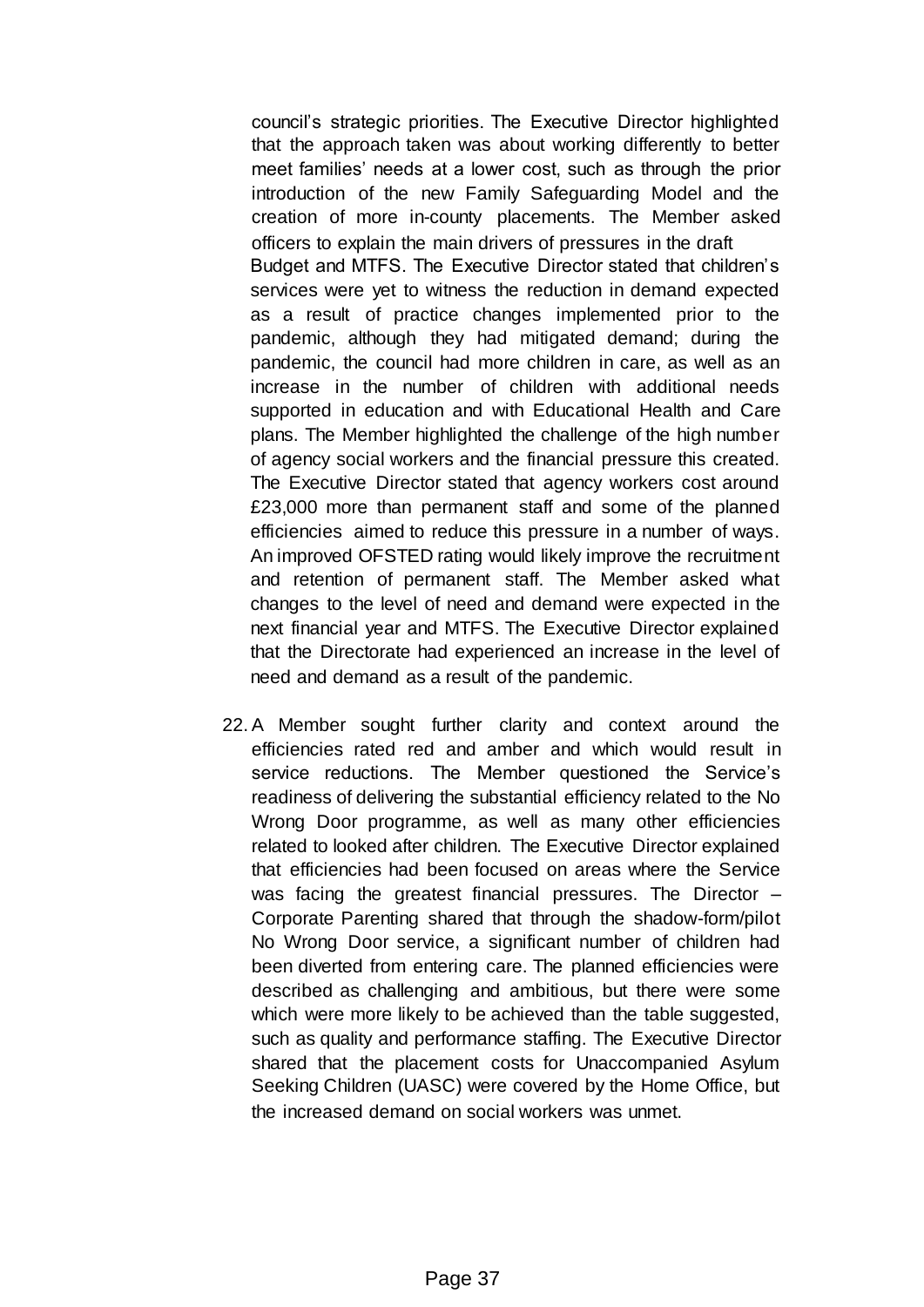- 23.A Member asked about the numbers of children who had secured placements in non-maintained independent school settings and the resulting cost to the Education Service. The Executive Director stated that there was a significant cost difference between a non-maintained independent setting and a maintained special school of around £30,000 per placement. At the pre-16 stage, the Education Service had over 1,000 children in non-maintained independent settings and a further 277 young people at post-16. The Cabinet Member for Adult and Learning added that the Service had a stepping down policy to move children into Surrey schools where appropriate.
- 24.A Member asked how many 18-25 year olds could be impacted by the planned efficiency of no longer funding housing provision which had originally been commissioned for care leavers but was not being allocated accordingly by District and Borough Councils, and in what way they might be impacted. The Executive Director explained that this would reduce the housing options for some young adults, but these were young adults to whom the council did not such duties as it did care leavers.
- 25. The Member asked how the planned efficiencies related to the home to school transport review might adversely affect learners. The Executive Director explained there were statutory requirements, such as in respect of the length of journeys, which were always complied with. The planned efficiency was focused on exploring alternative transport options for these children which could reduce costs, whilst ensuring suitability and building independence.
- 26.A Member asked which of the efficiencies directly impacted on areas of delivery where performance was significantly below target. The Executive Director stated that performance should not be impacted in any of those areas, as there would be no reduction in staffing. The Member questioned whether there was a need for additional staffing in these areas, especially Educational Health and Care plan caseworkers. The Executive Director stated that stability and training of staffing was more important than an increase in the number of staff.

#### **Actions:**

i. Strategic Finance Business Partner – Children, Families and Lifelong Learning to share the number of children with SEND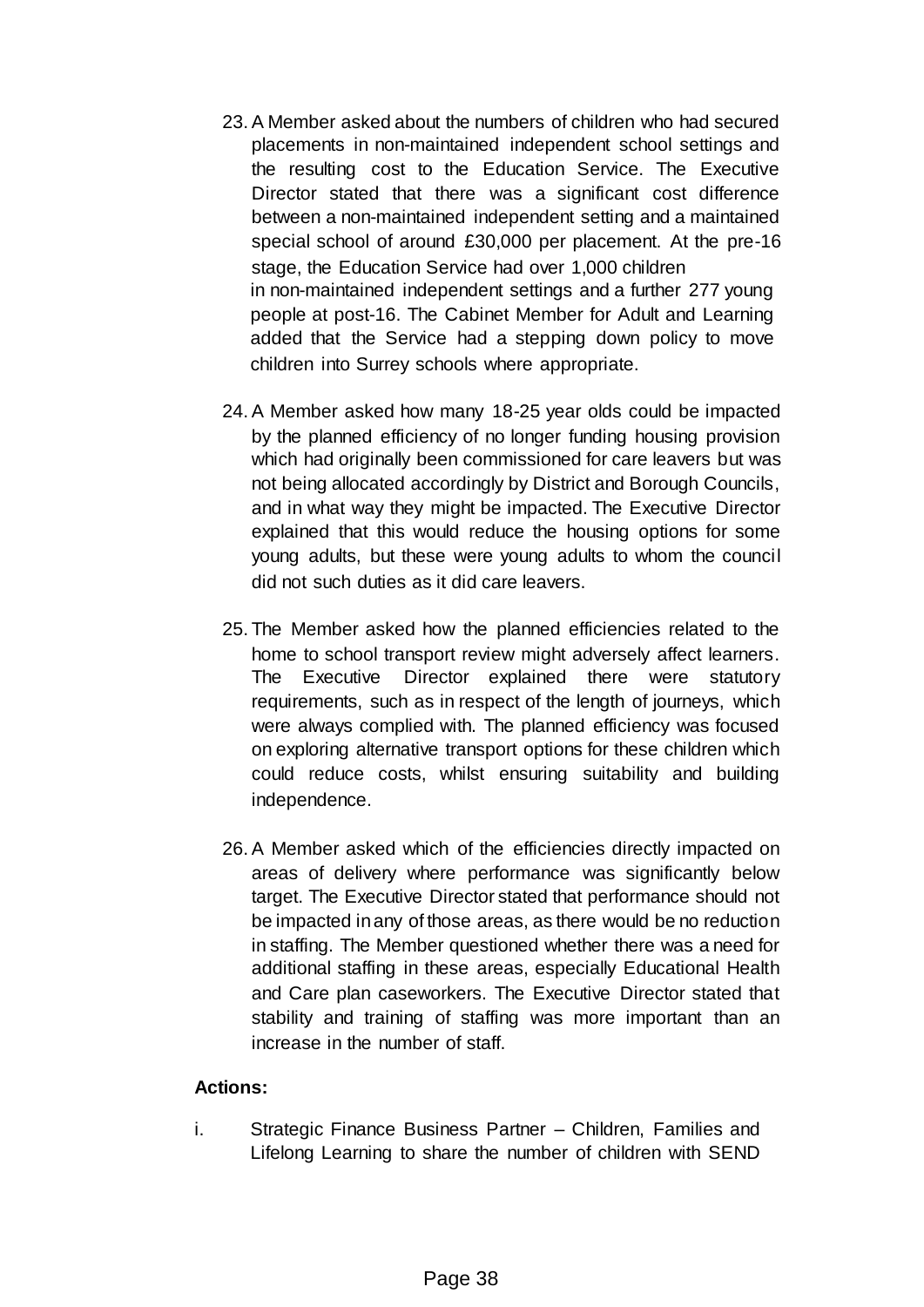placed in non-maintained independent settings with the Select Committee.

ii. The Executive Director for Children, Families and Lifelong Learning to provide the number of 18-25 year olds with no prior Surrey County Council contact that would be affected by the planned efficiency.

## **Recommendation:**

1. After the meeting, the Committee shall agree wording for inclusion in a joint report from the council's Select Committees to the Cabinet in respect of the draft Budget 2022/23 and Medium term Financial Strategy to 2026/27. That wording shall be drafted under the oversight of the Chairman and Vice-Chairmen and then shared with the Committee for agreement.

## **46/21 ACTIONS AND RECOMMENDATIONS TRACKER AND FORWARD WORK PLAN [Item 6]**

- 1. A Member brought attention to a number of actions and recommendations which had been on the tracker for an extensive period of time without a clear indication as to when responses would be provided and sought clarification regarding the progress of outstanding actions. The Executive Director stated that these outstanding actions had been chased. A Member proposed that a response to all outstanding actions would be provided by the next public meeting of the Select Committee, unless there were significant reasons why it could not be possible. The Chairman noted the views of the Members and the Executive Director and stated that an appropriate approach would be established moving forward.
- 2. The Cabinet Member for Families and Children shared that she had suggested at Cabinet that a cross-party task group of the Select Committee could be a helpful way to monitor the implementation of the Child Poverty Action Plan. The Scrutiny Officer explained that a sub-group comprising Members from across the Select Committees had been discussed with the Committee's Chairman and Vice-Chairmen and scrutiny officer colleagues.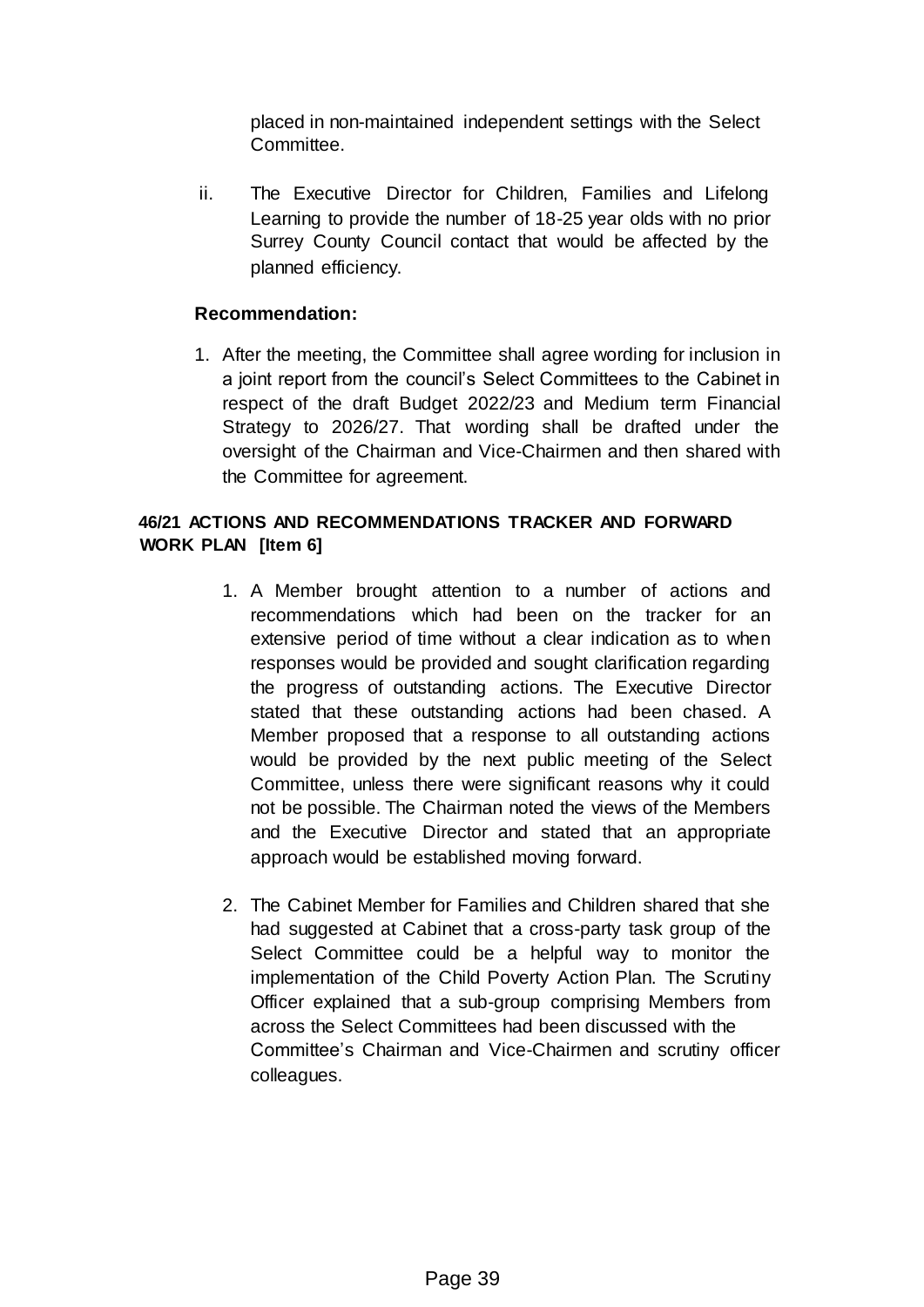# **47/21 DATE OF THE NEXT MEETING [Item 7]**

The Select Committee noted that its next meeting would be held on Tuesday, 18 January 2022.

**\_\_\_\_\_\_\_\_\_\_\_\_\_\_\_\_\_\_\_\_\_\_\_\_\_\_\_\_\_\_\_\_\_\_\_\_\_\_\_\_\_\_\_\_\_\_\_\_\_\_\_\_\_\_\_\_\_\_\_**

Meeting ended at: 12.35 pm

**Chairman**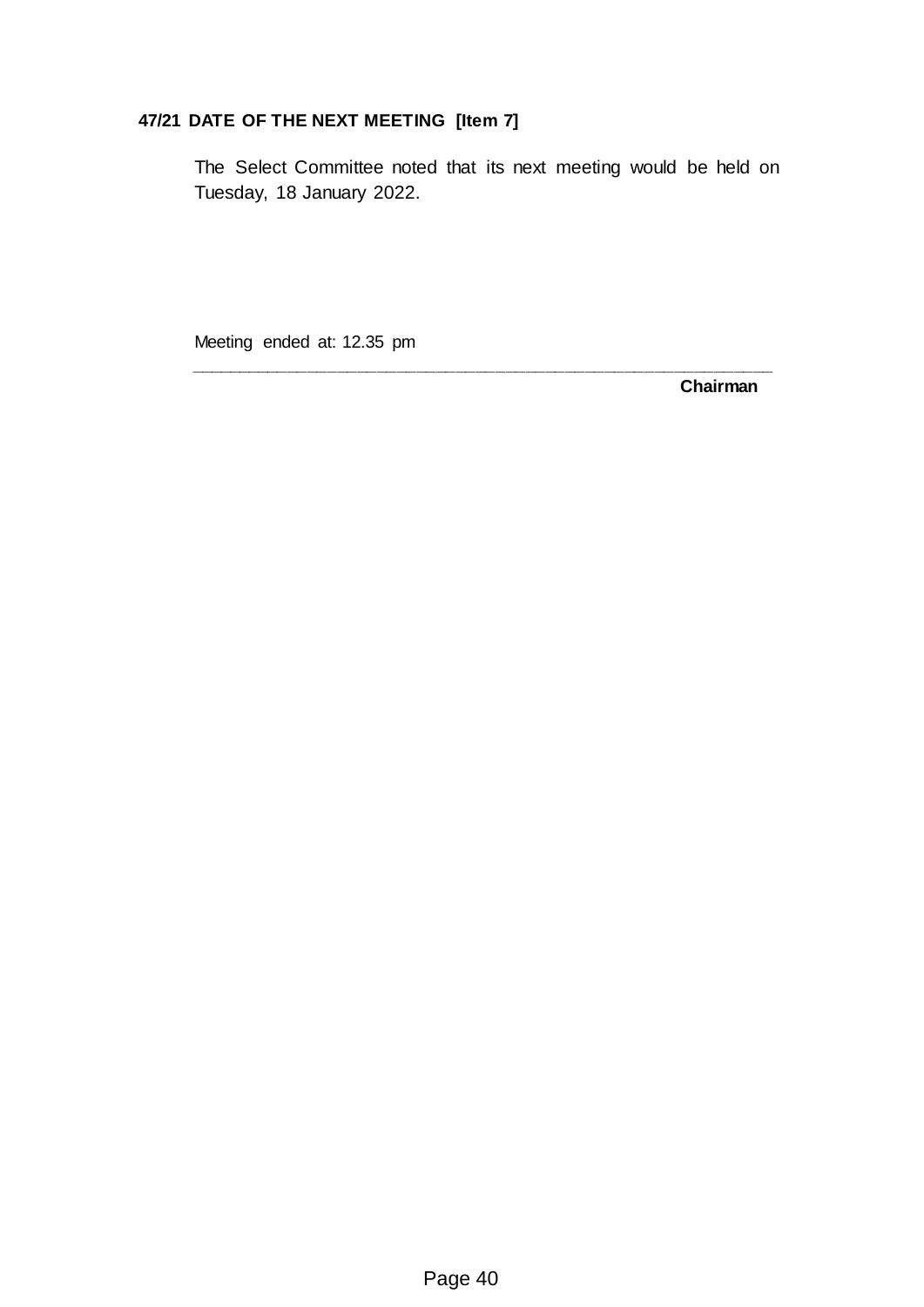This page is intentionally left blank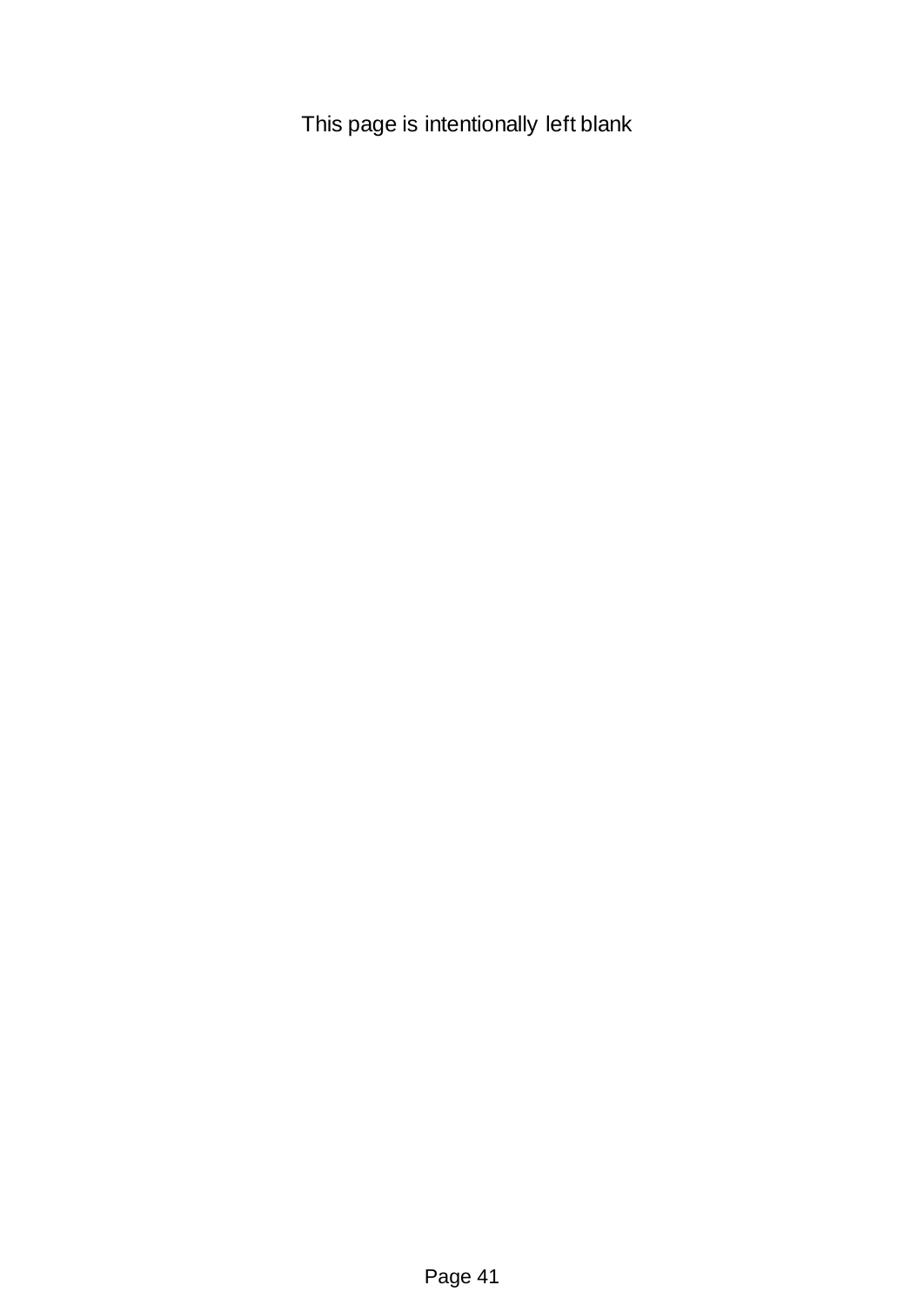# **Question to Children, Families, Lifelong Learning and Culture Select Committee – 13 December 2021**

In the light of the recent appalling death of Arthur Labinjo-Hughes there has been a great deal of focus on the workload and inexperience of many front line children's social workers. Can you please advise:

- How many cases an ordinary level children's social worker at Surrey County Council is dealing with at any one time?
- What is the maximum children's social worker caseload that Surrey County Council sets?
- If and how Surrey County Council is ensuring that senior children's social workers with significant experience accompany less experienced workers on family visits to provide on-the-job training to spot parental deception and ensure that the child is spoken to directly, without parental involvement?

# **Response**

• We are able to monitor the caseloads of all practitioners supporting children, young people and families. As of 7 December 2021, the average caseloads for our social workers and other practitioners are as follows:

|                            |       | <b>Case Holders</b> | Average   |
|----------------------------|-------|---------------------|-----------|
| Team                       | Cases |                     | Caseload* |
| Assessment Teams           | 1,192 | 72                  | 16.6      |
| Children with              |       |                     |           |
| <b>Disabilities</b>        | 803   | 49                  | 16.4      |
| <b>Family Safeguarding</b> | 1,917 | 119                 | 16.1      |
| Fostering & Adoption       | 133   | 26                  | 5.1       |
| Leaving Care               | 783   | 51                  | 15.4      |
| Looked After Children      | 768   | 62                  | 12.4      |
| Other                      | 11    | 4                   | 2.8       |
| Safeguarding               |       |                     |           |
| Adolescent                 | 642   | 42                  | 15.3      |
| <b>Overall</b>             | 6,249 | 425                 | 14.7      |

*(\*Caseload is based on headcount, not FTE)* 

• There is no fixed 'maximum' caseload for social workers or other case holding practitioners within children's services. We do however have an aspiration for no social worker to hold more than 15 cases at any one time. This does differ depending on the complexity and nature of the social work cases and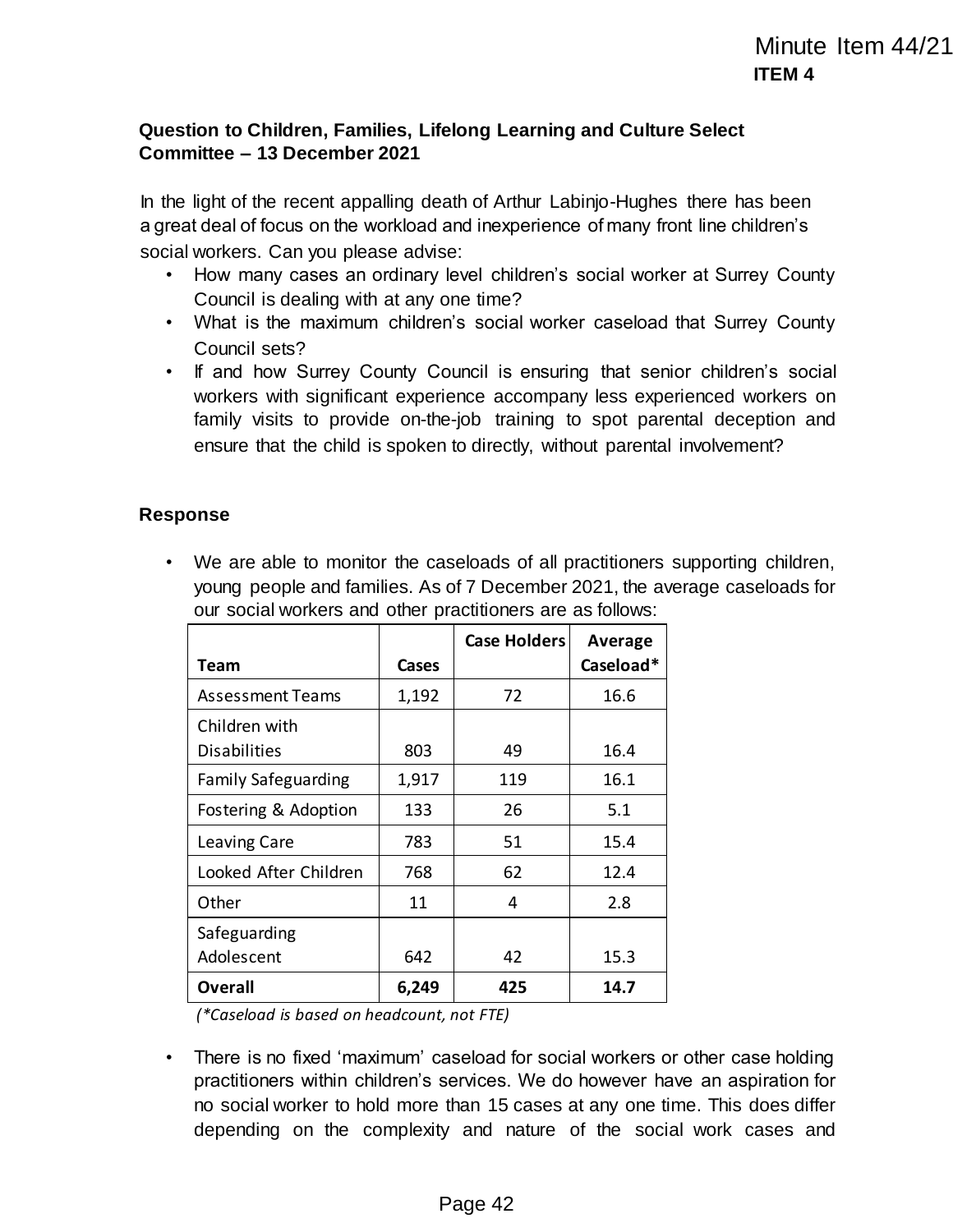managers are routinely assessing the workload of practitioners to ensure it is suitable and manageable.

## **ITEM 4**

- Regarding the support we provide to Newly Qualified Social Workers (NQSWs):
	- $\circ$  In terms of induction NQSWs have a two week induction which covers Motivational Interviewing, Emotional Resilience and SelfCare, Personal Safety, Abuse & Neglect, Social Work Law, Genograms/Ecomaps/Chronologies, Home Visits and Chairing Meetings, Safeguarding Approach- Social Work Practice Model, What does 'Good Practice' look like and speakers from Health, Police, Children's Single Point of Access, Fostering, User Participation.
	- o Then in their Assessed and Supported Year in Employment (ASYE), the NQSWs are supported by their Team Managers who provide them with reflective supervision on a weekly basis for the first six weeks, then fortnightly from six weeks to six months and thereafter on a monthly basis. In addition, the quadrant based ASYE Assessor facilitates monthly ASYE Learning Events which incorporate Action Learning Sets and provides the NQSW with monthly supervision on an individual or group basis.
	- o NQSWs are provided with two days each month of protected time; one day to attend the monthly ASYE Learning Events and one day to work on their ASYE portfolio.
	- o The caseload for NQSWs is 25% of a 'standard' caseload at three months, 50% at six months and then from six to twelve months in the role, this increases steadily (to 90% of a normal caseload) and complexity.
	- o The quadrant based ASYE Assessor undertakes the assessment of the NQSW at the review stages of three, six and eleven months, in partnership with the NQSW and their Team Manager.
	- o NQSWs also have a 12-month probation period.

# **Liz Bowes, Chairman – Children, Families, Lifelong Learning and Culture Select Committee**